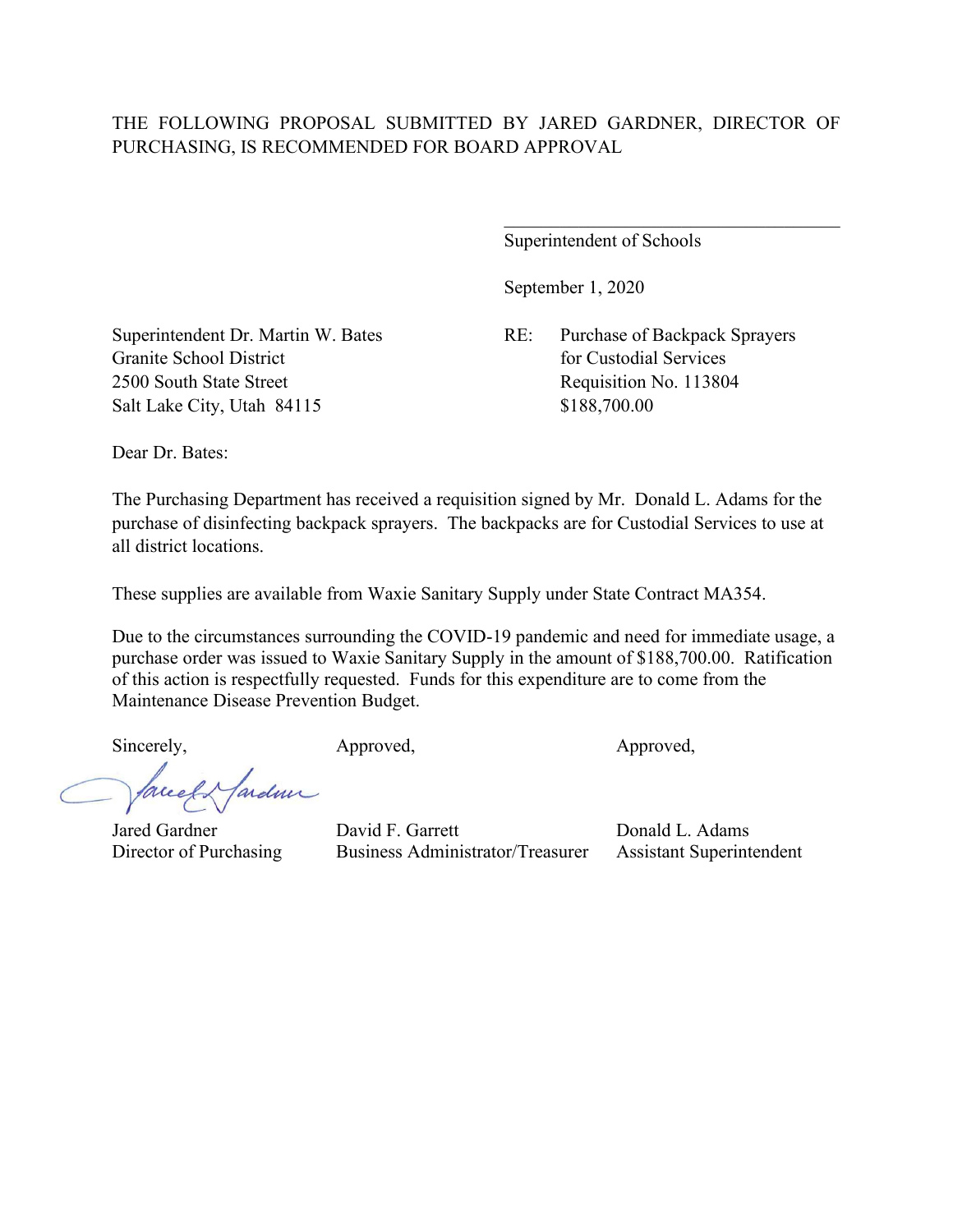

385-646-4597 Fax 385-646-4351 www.graniteschools.org

August 25, 2020

Superintendent Martin W. Bates Granite School District 2500 South State Street Salt Lake City, Utah 84115

#### SUBJECT: **Ratification for Disinfecting Backpack Sprayers**

Dear Dr. Bates,

As part of our enhanced cleaning procedures and circumstances surrounding the COVID-19 pandemic and need for immediate usage, disinfecting backpack sprayers were ordered for each school. Funds for this expenditure are to come from the Maintenance Disease Prevention Budget. A purchase order was issued to Waxie Sanitary Supply for \$188,700.00. We respectfully request ratification of this action.

 $OUCQL$ 

Donald Adams Assistant Superintendent, Support Services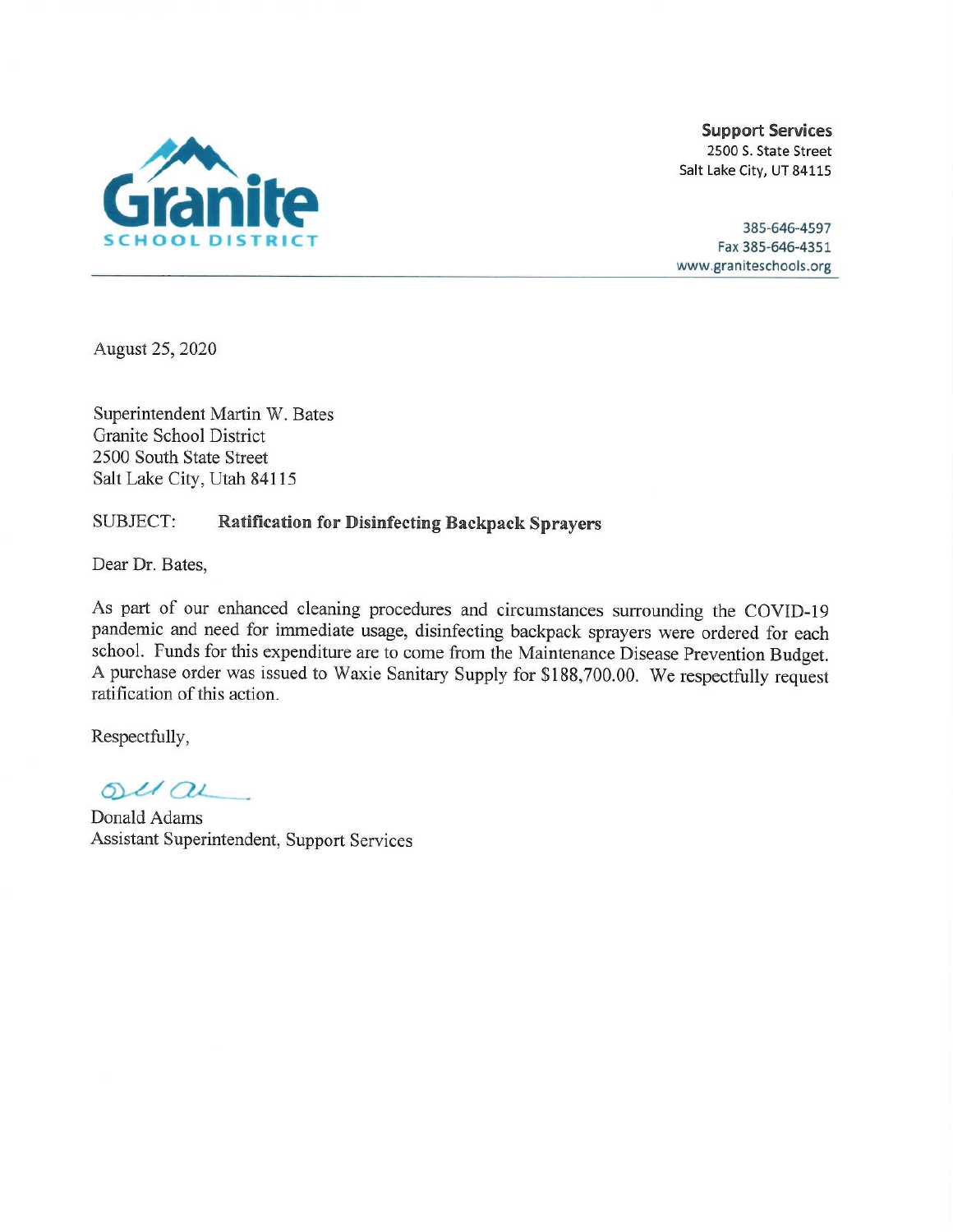$\overline{a}$ 

Superintendent of Schools

September 1, 2020

Superintendent Martin Bates RE: Computer Network Equipment for Granite School District Information System Department 2500 South State Street Requisition No. 690756

Salt Lake City, Utah 84115 \$317,518.92

Dear Dr. Bates:

The above listed requisition was submitted to the Purchasing Department over the signature of Mr. Rick Anthony. This request is for computer network switches and expansion modules to upgrade the computer networks at the GEC, GTI and the Jones Center.

This hardware is available from Valcom under State contract.

We respectfully request approval to issue a purchase order to Valcom for \$317,518.92. Funds for this expenditure are to come from a CARES Act grant for COVID-19 projects.

facel & farden

Sincerely, Approved: Approved: Approved: Approved: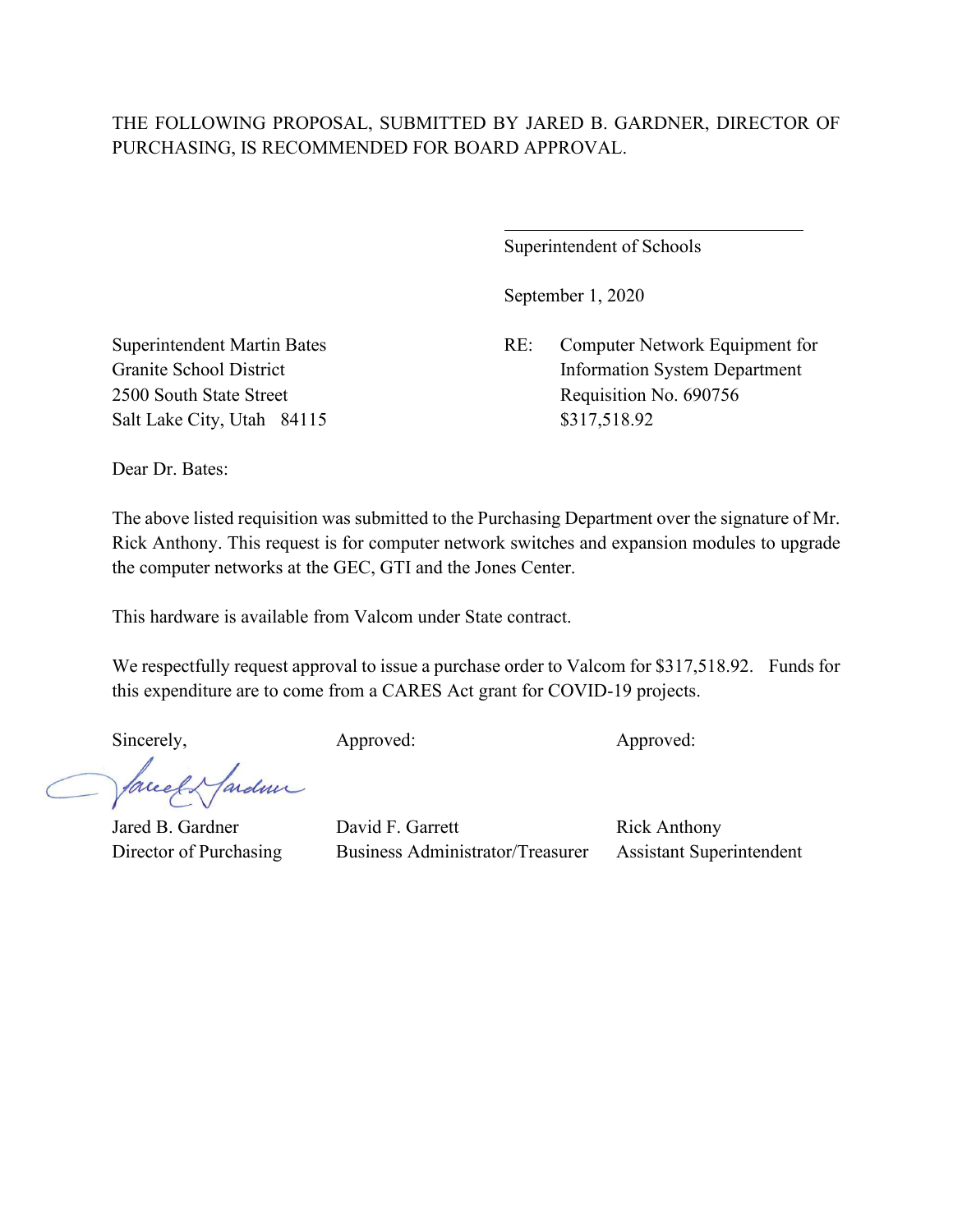$\overline{a}$ 

Superintendent of Schools

September 1, 2020

Superintendent Martin Bates RE: Replace Dust Collectors at Granite School District Cottonwood High School

2500 South State Street \$62,190.00 Salt Lake City, Utah 84115

Dear Dr. Bates:

A request to conduct bidding to replace the dust collectors in the Cottonwood High School wood shop was submitted to the Purchasing Department by the Construction Department.

An Invitation For Bid, including specifications, was posted on-line at the Utah Public Procurement Place. Bid results are as follows:

| <b>Mechanical Service</b>     | 62,190.00    |
|-------------------------------|--------------|
| <b>Innovative Sheet Metal</b> | 65,766.00    |
| <b>Archer Construction</b>    | 72,161.00    |
| <b>KHI</b> Mechanical         | \$113,329.00 |

As directed by Mr. Donald Adams a purchase order was issued to Mechanical Service for \$62,190.00. We respectfully request ratification of this action. Funds for this expenditure are to come from the Capital Outlay Budget.

Sincerely, Approved: Approved: Approved: Approved:

facel & fardeur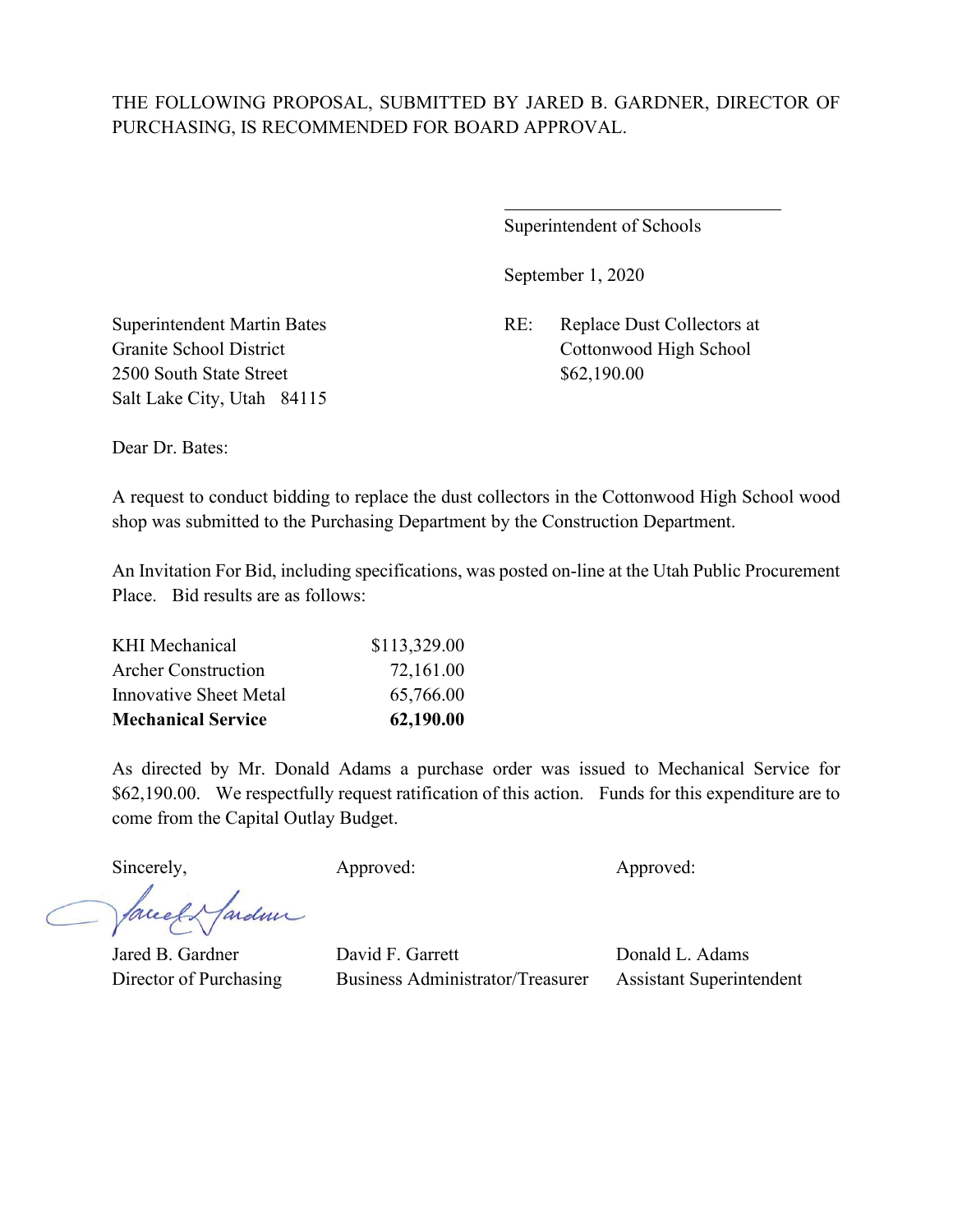

385-646-4597 Fax 385-646-4351 www.graniteschools.org

August 25, 2020

Superintendent Martin W. Bates Granite School District 2500 South State Street Salt Lake City, Utah 84115

### SUBJECT: Ratification for Dust Collectors for Cottonwood HS Wood Shop

Dear Dr. Bates,

The CTE department requested through Architecture, Engineering and Construction, design and procurement assistance for a dust collection system for the Cottonwood High wood shop. Due to the design of the system, coordination of the bid process, and the imperative to have the installation complete before students arrive, a formal bid was posted and a purchase order was issued to the lowest bidder, Mechanical Service, for \$62,190.00. Funds for this expenditure are to come from the Capital Outlay Budget. We respectfully request ratification of this action.

 $O(1)$ 

Donald Adams Assistant Superintendent, Support Services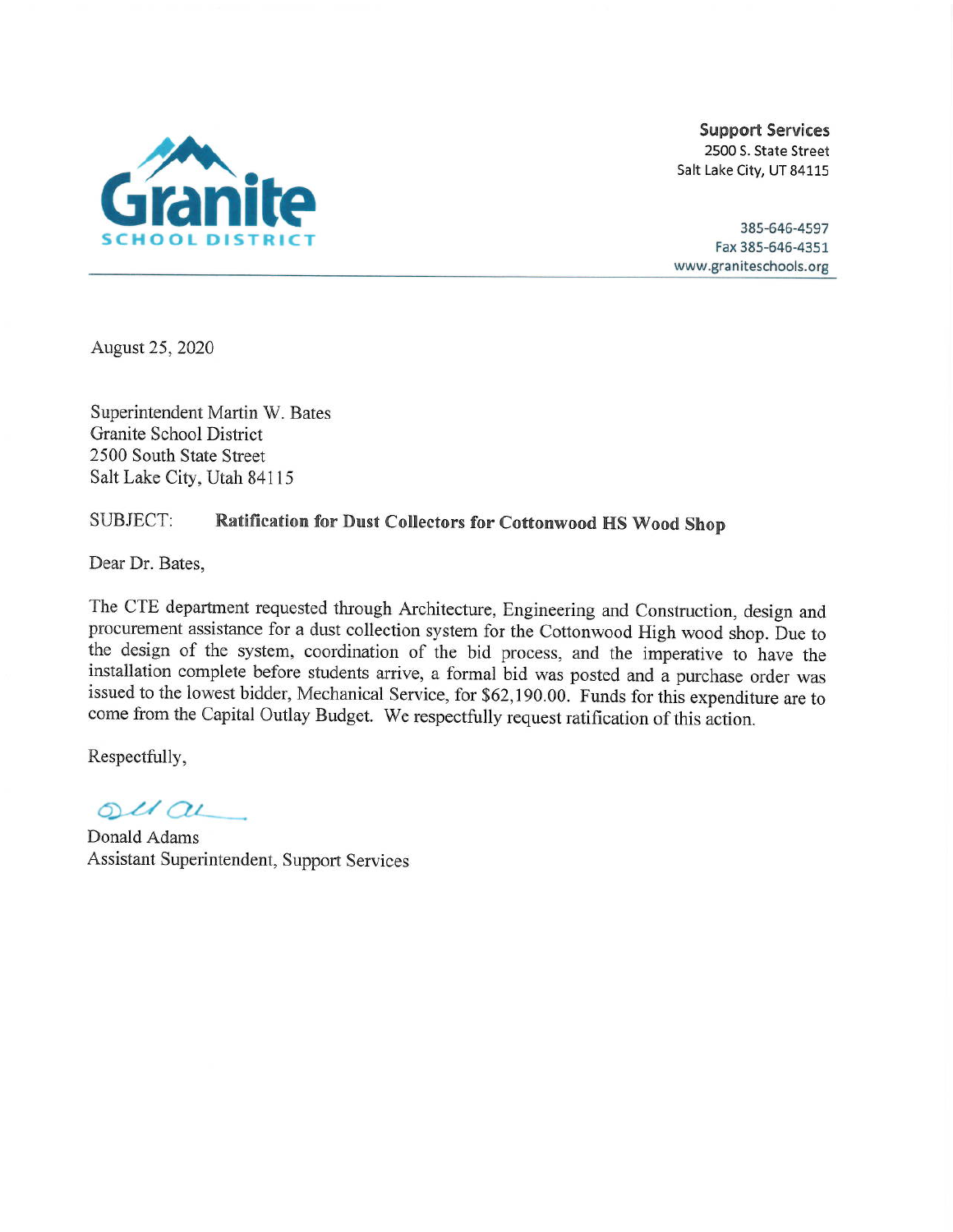Superintendent of Schools

September 1, 2020

Superintendent Dr. Martin W. Bates RE: Purchase of HVAC Filters Granite School District **for all district** for all district sites 2500 South State Street Requisition No. 690820 Salt Lake City, Utah 84115 \$390,930.27

Dear Dr. Bates:

The Purchasing Department has received a requisition signed by Mr. Donald L. Adams for the purchase of HVAC high efficiency air filters. The filters are for use at all district locations.

These supplies are available from American Air Filter Company under State Contract MA2083.

Due to the circumstances surrounding the COVID-19 pandemic and need for immediate usage, a purchase order was issued to American Air Filter Company in the amount of \$390,930.27. Ratification of this action is respectfully requested. Funds for this expenditure are to come from the Maintenance Disease Prevention Budget.

Sincerely, Approved, Approved, Approved, Approved,

ardmi facel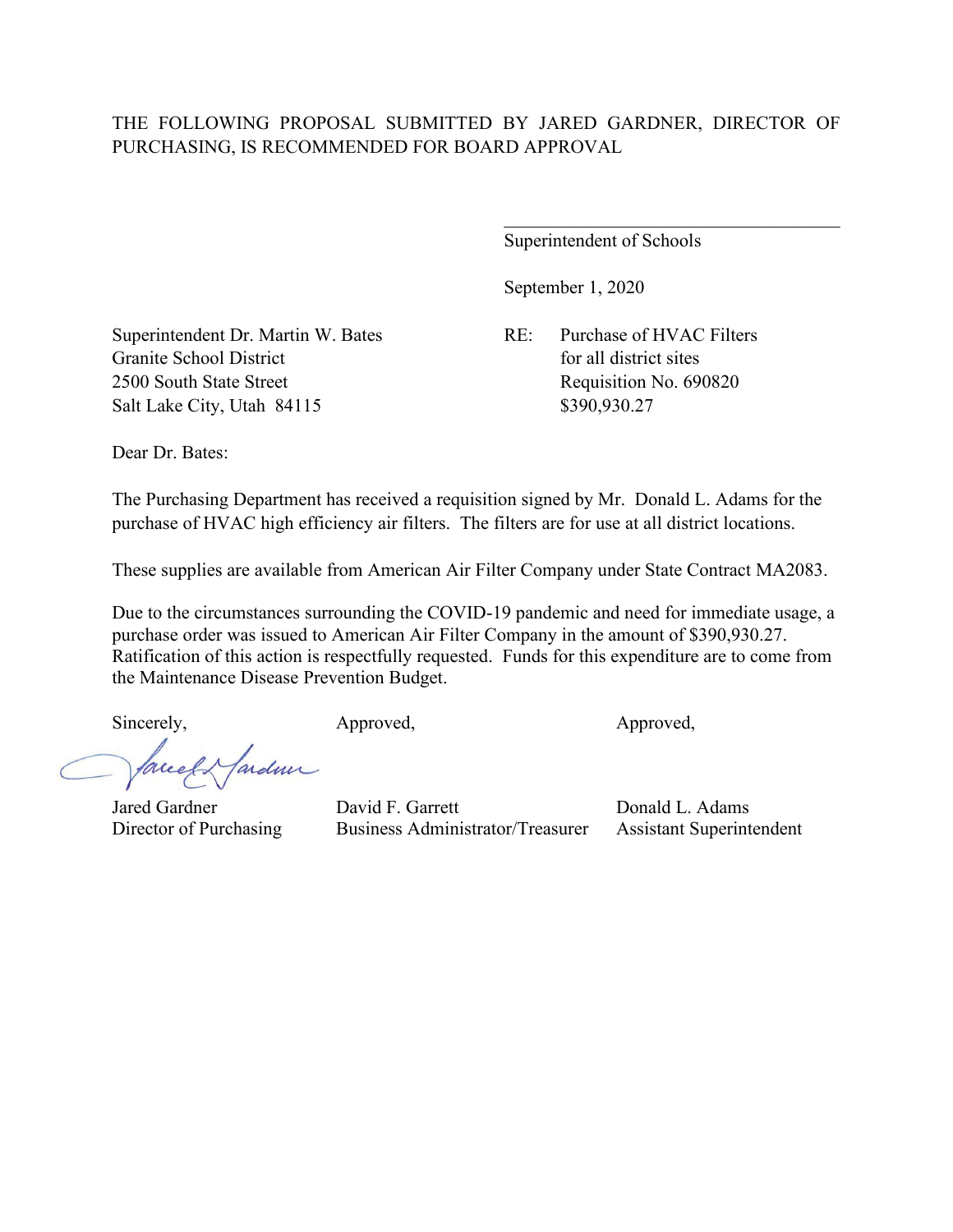

385-646-4597 Fax 385-646-4351 www.graniteschools.org

August 25, 2020

Superintendent Martin W. Bates Granite School District 2500 South State Street Salt Lake City, Utah 84115

#### SUBJECT: **Ratification for HVAC High Efficiency Air Filters**

Dear Dr. Bates,

As part of our COVID mitigation measures, we have determined that increased air flow and improved filtration are important for health and safety. Working through our existing supply chain we were able to secure a production of filters expeditiously compared to other supply chains or vendors. Timing for the order was imperative to allow for order, production, and delivery at the start of the school year. A formal bid was not received until after the previous Board deadline creating the need for ratification

These supplies are available from American Air Filter Company under State Contract MA2083. A purchase order was issued to American Air Filter Company for \$390,930.27. Funds for this expenditure are to come from the Maintenance Disease Prevention Budget. We respectfully request ratification of this action.

 $oldQL$ 

Donald Adams Assistant Superintendent, Support Services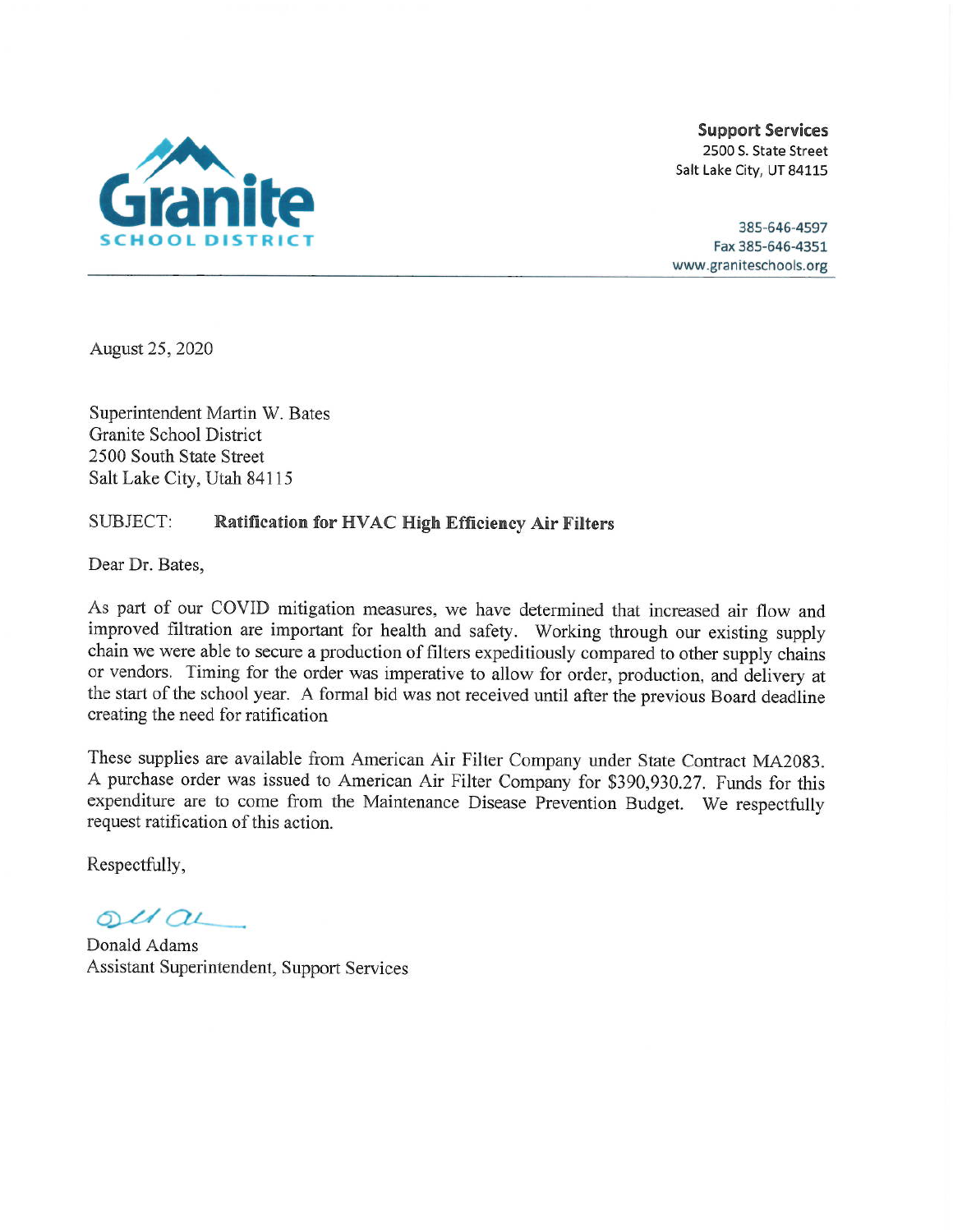$\overline{a}$ 

Superintendent of Schools

September 1, 2020

Granite School District \$120,000.00 2500 South State Street Salt Lake City, Utah 84115

Superintendent Martin Bates RE: Individual Acrylic Shields

Dear Dr. Bates:

A request to purchase individual acrylic shields for tables was submitted to the Purchasing Department by the Support Services Department.

After extensive research it was determined that Utah Correctional Industries can provide the product at the price and timeline that meets the district's needs. Other products not on contract were used as comparison to ensure fair pricing and the UCI product was by far the lowest. This purchase is being made according to State Code 63G-6a-801 (2).

As directed by Mr. Donald Adams and in order to arrive by the start of school, a purchase order was issued to Utah Correctional Industries for \$120,000.00. We respectfully request ratification of this action. Funds for this expenditure are to come from the COVID-19 Relief Budget.

Sincerely, Approved: Approved: Approved: Approved:

facely farder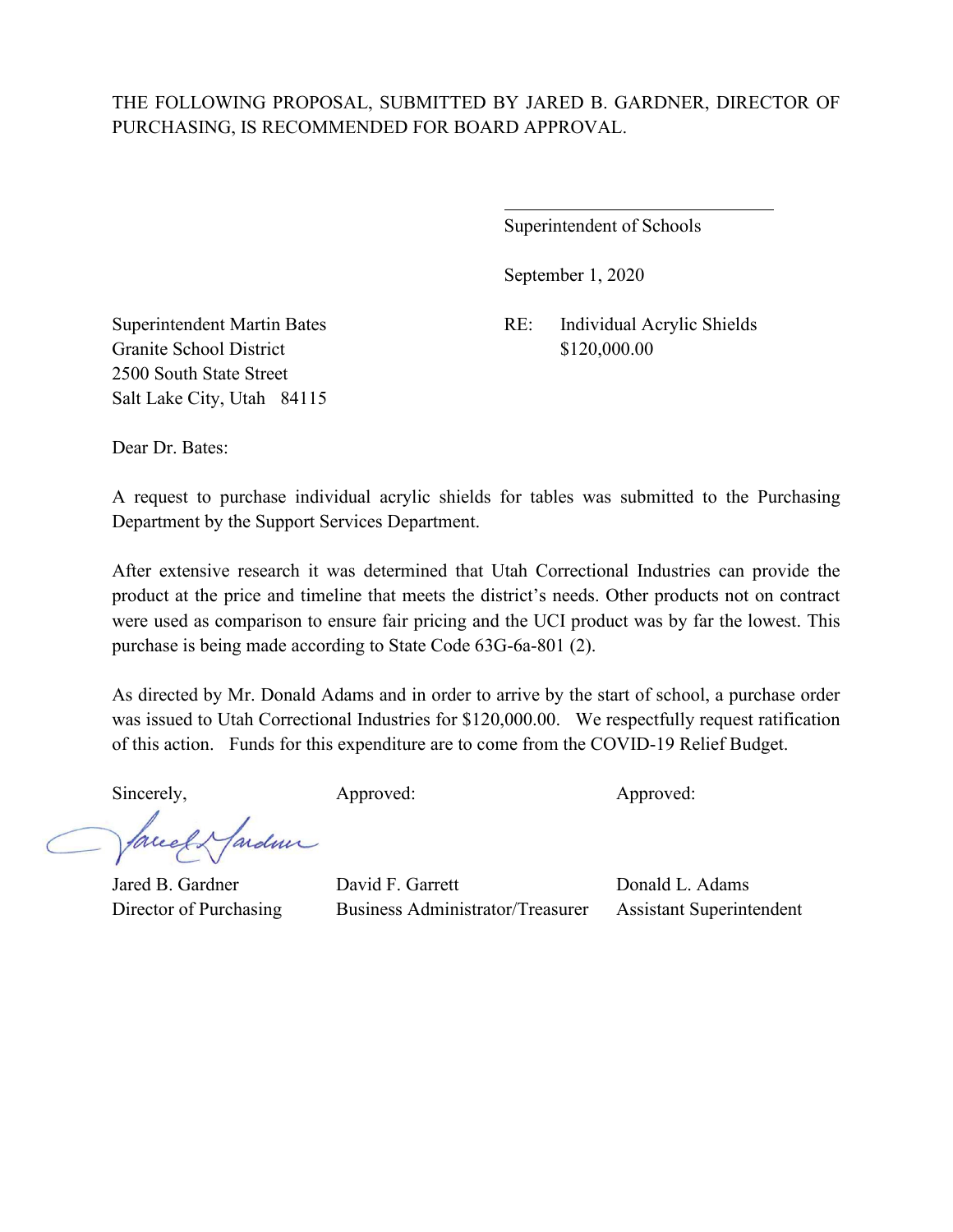

385-646-4597 Fax 385-646-4351 www.graniteschools.org

August 25, 2020

Superintendent Martin W. Bates Granite School District 2500 South State Street Salt Lake City, Utah 84115

#### SUBJECT: **Ratification for Acrylic Shields for Tables**

Dear Dr. Bates,

As part of our COVID mitigation measures, certain group activity tables and teaching stations may be in need of physical barriers to reduce the possibility of direct droplet transfer. Timing for the order was imperative to allow for order, production, and delivery at the start of the school year. A formal bid was not received until after the previous Board deadline creating the need for ratification

A purchase order was issued to Utah Correctional Industries (UCI) for \$120,000.00. Funds for this expenditure are to come from the COVID-19 Relief Budget. We respectfully request ratification of this action.

 $ol(au)$ 

Donald Adams Assistant Superintendent, Support Services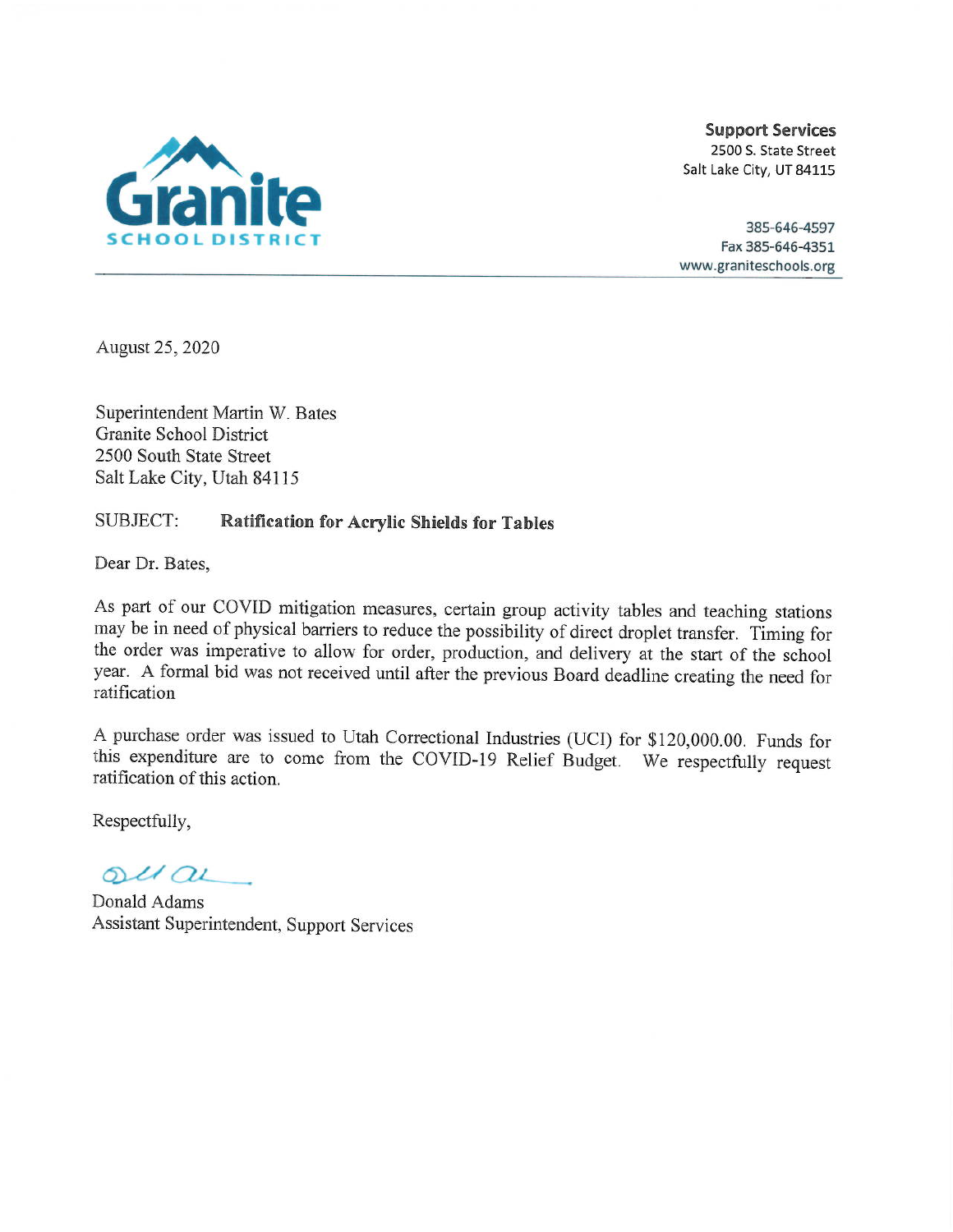Superintendent of Schools

September 1, 2020

Granite School District Requisition No. 690631 2500 South State Street \$72, 654.16 Salt Lake City, Utah 84115

Superintendent Dr. Martin W. Bates RE: Lumber for Mobile Classrooms

 $\mathcal{L}_\mathcal{L}$  , where  $\mathcal{L}_\mathcal{L}$  , we have the set of the set of the set of the set of the set of the set of the set of the set of the set of the set of the set of the set of the set of the set of the set of the set

Dear Dr. Bates:

The Purchasing Department has received a requisition requesting the purchase of lumber to assist students in constructing mobile classrooms. This requisition was signed by Mr. James Taylor and Ms. Leslie Bell.

Invitations to Bid, which included specifications, were sent to prospective vendors. The results are as follows:

### **Stringham Lumber \$72,654.16**

Due to time constraints experience due to COVID-19, a PO was issue to Stringham Lumber for \$72,654.16. Permission is requested to ratify this purchase. Additional funds are requested to account for additional product that may be needed during the course of the year due to the learning environment. Funds for this expenditure are to come from the CTE Construction budget.

Sincerely, Approved, Approved, Approved, Approved,

fardme facel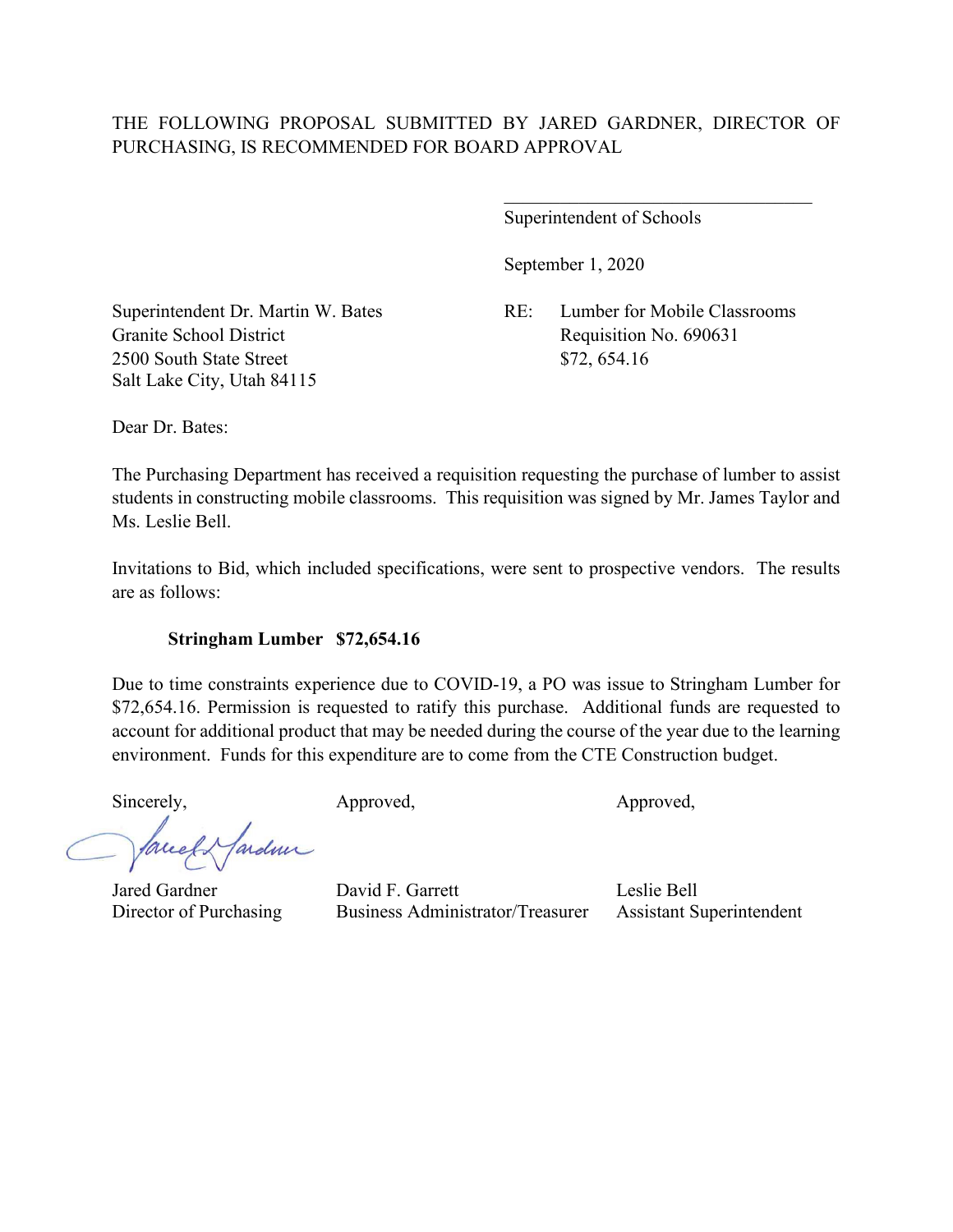

**Student Learning and Support** 2500 South State Street Salt Lake City, Utah 84115-3110

> 385-646-4513 FAX 385-646-4181 www.graniteschools.org

August 26, 2020

Superintendent Martin W. Bates **Granite School District** 2500 South State Street Salt Lake City, Utah 84115

#### **SUBJECT: Ratification for CTE Relocatable Construction Lumber**

Dear Dr. Bates,

Due to COVID related issues, the lumber order for the CTE relocatable classrooms was not ordered in a timely manner. A bid was requested with a close and award date of August 18. Because it was necessary for the product to begin arriving prior to the start of school, a PO was issued prior to Board meeting. We respectfully request ratification of this action.

Sincerely,

Lyslie Bell

Leslie Bell **Assistant Superintendent Student Learning and Support**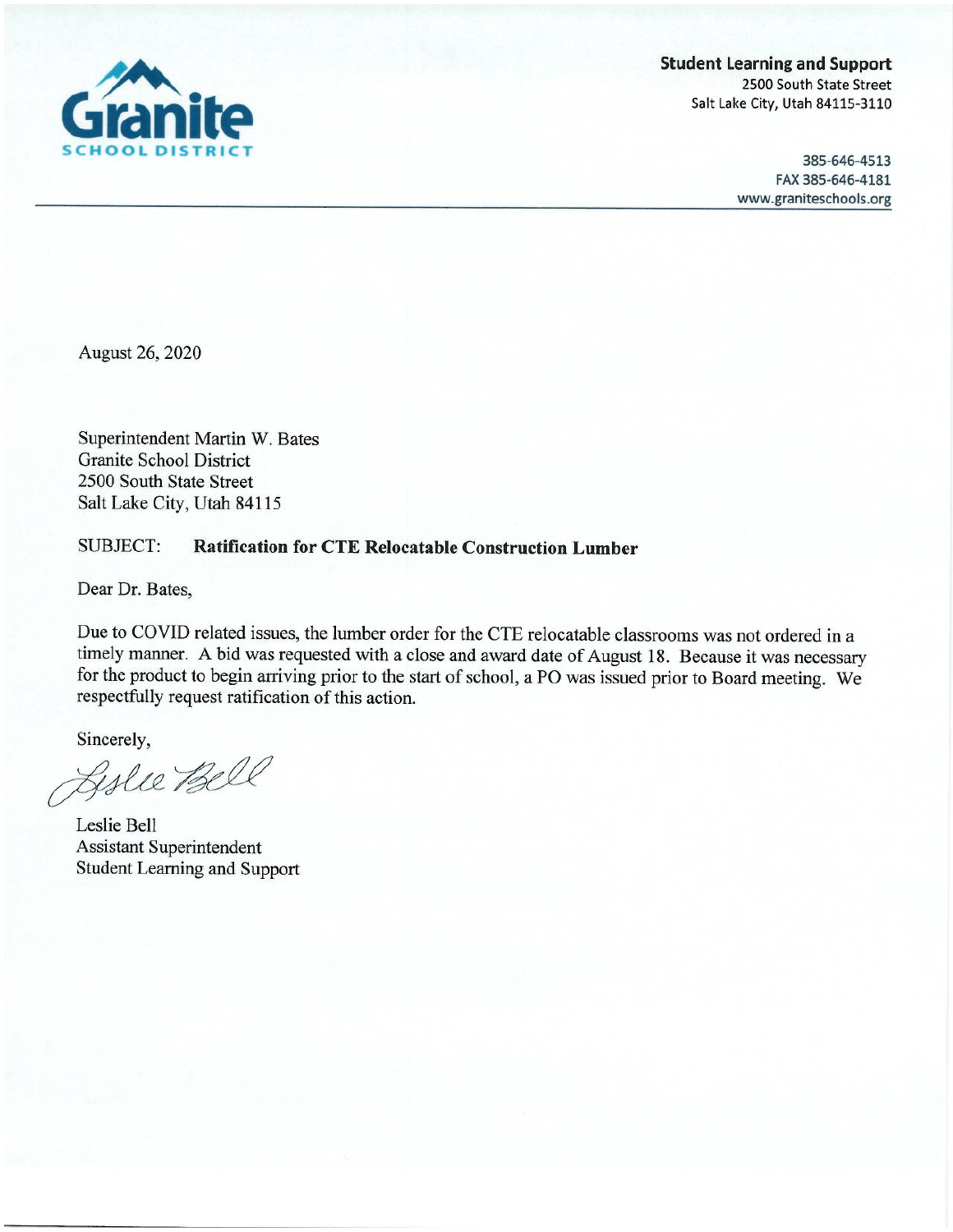$\overline{a}$ 

Superintendent of Schools

September 1, 2020

Granite School District \$110,000 2500 South State Street Salt Lake City, Utah 84115

Superintendent Martin Bates RE: Student Desk Shields

Dear Dr. Bates:

A request to purchase desk shields for students sitting at tables was submitted to the Purchasing Department by the Support Services Department.

Utilizing State of Utah contract MA675, it has been determined that School Specialty can provide the product at the price and timeline that meets the district's needs. Other products not on contract were used as comparison to ensure fair pricing and the School Specialty product was by far the lowest.

As directed by Mr. Donald Adams and in order to arrive by the start of school, a purchase order was issued to School Specialty for \$110,000.00. We respectfully request ratification of this action. Funds for this expenditure are to come from the COVID-19 Relief Budget.

Sincerely, Approved: Approved: Approved: Approved:

fardun face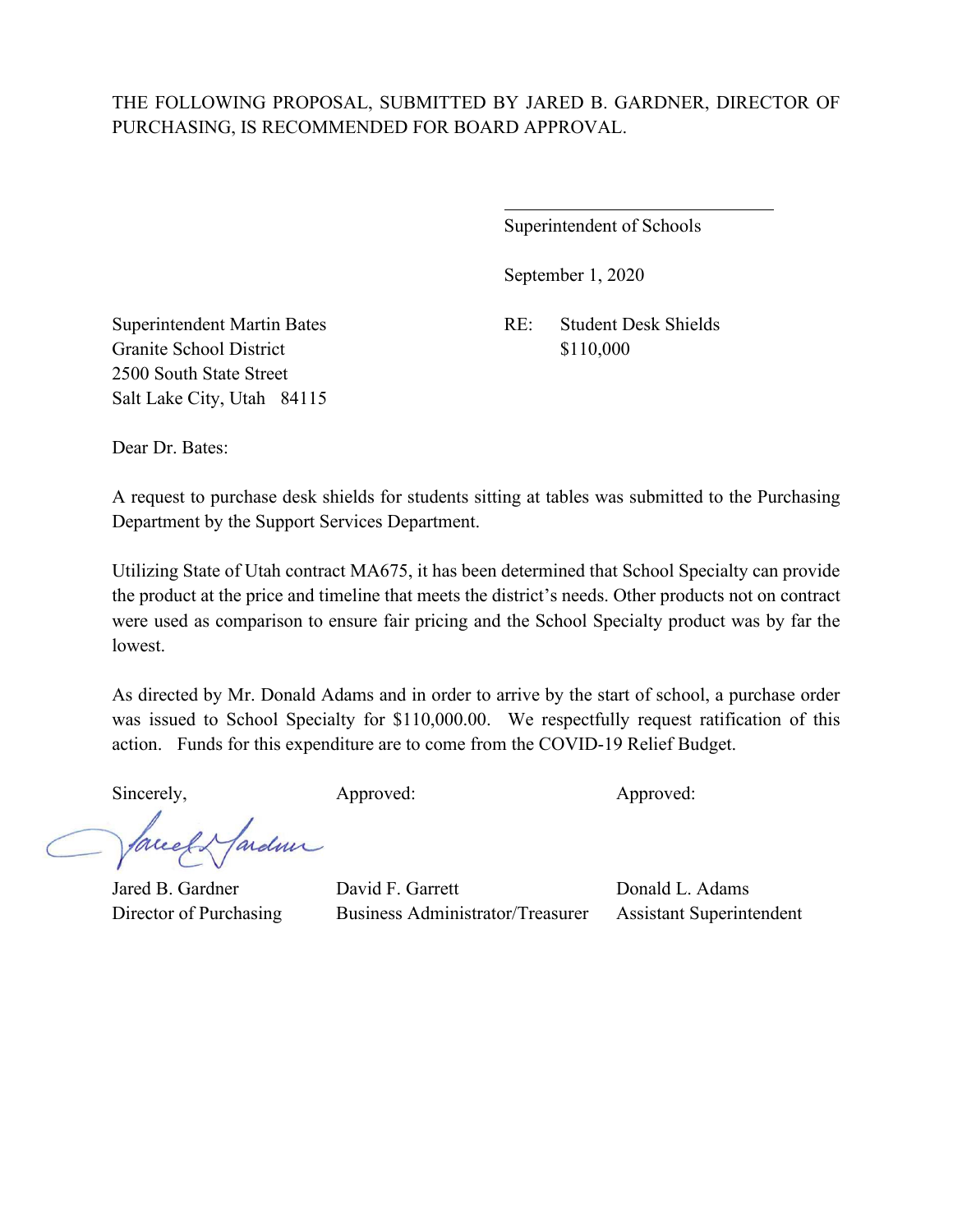

385-646-4597 Fax 385-646-4351 www.graniteschools.org

August 25, 2020

Superintendent Martin W. Bates Granite School District 2500 South State Street Salt Lake City, Utah 84115

#### SUBJECT: **Ratification for Clear Plastic Student Privacy Screens**

Dear Dr. Bates,

As part of our COVID-19 mitigation strategies, 10,000 student privacy screens for student tables in classrooms were ordered. These screens allow for students to work at tables independently or collaboratively while reduce the spread of the disease. A purchase order was issued to School Specialty for \$110.000.00. A formal bid was not received until after the previous Board deadline creating the need for ratification. We respectfully request ratification of this action.

Respectfully,

 $ol(au)$ 

Donald Adams Assistant Superintendent, Support Services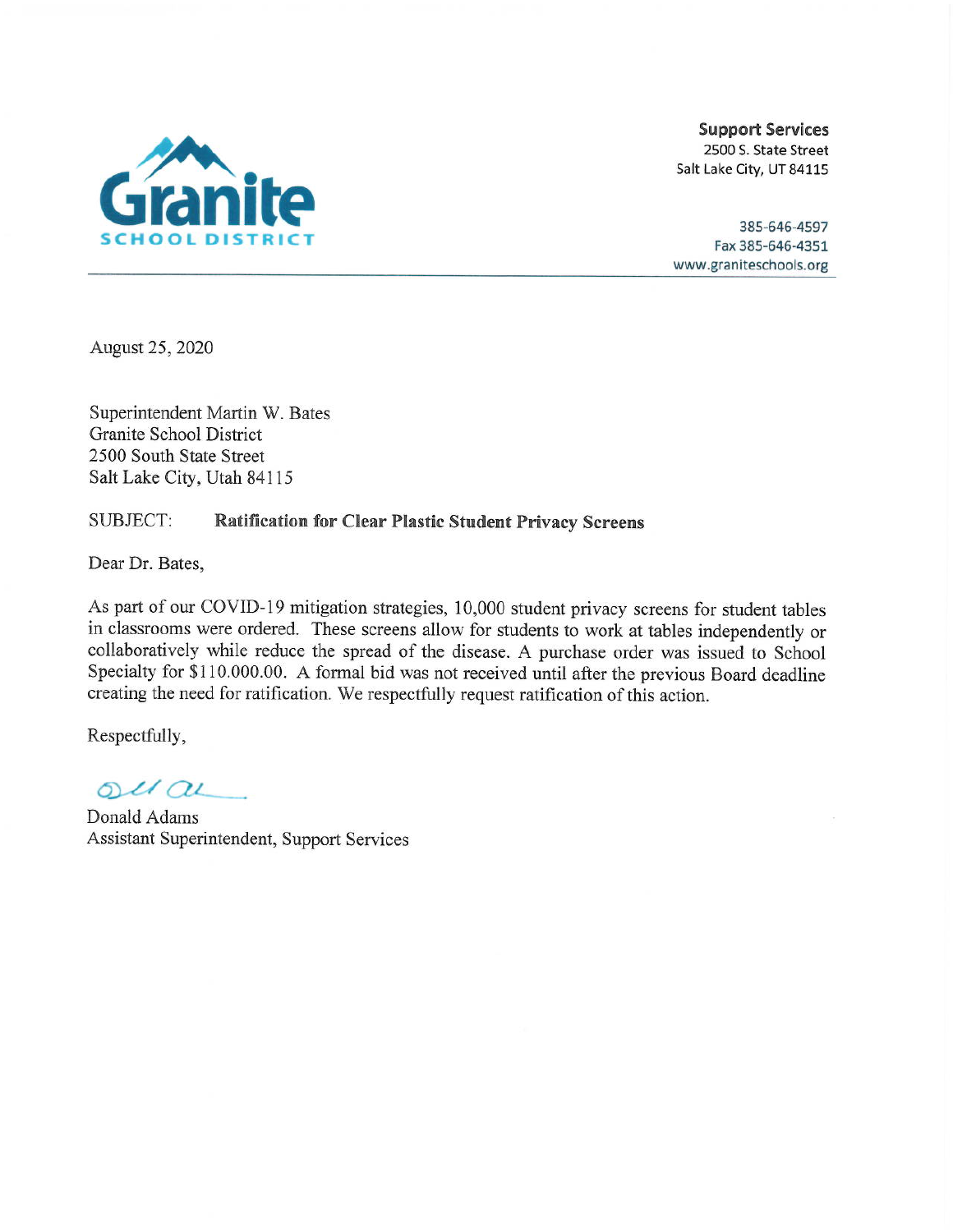$\overline{a}$ 

Superintendent of Schools

September 1, 2020

Granite School District \$94,500.00 2500 South State Street Salt Lake City, Utah 84115

Superintendent Martin Bates RE: Student Totes with Lids

Dear Dr. Bates:

A request to purchase student storage totes with lids was submitted to the Purchasing Department by the Support Services Department.

An Invitation For Bid, including specifications, was posted on-line at the Utah Public Procurement Place. The lowest price that met the delivery requirements was received from LMS Brandz LLC at a cost of \$2.70 per tote.

As directed by Mr. Donald Adams and in order to arrive by the start of school, a purchase order was issued to LMS Brandz for \$94,500.00. We respectfully request ratification of this action. Funds for this expenditure are to come from the COVID-19 Relief Budget.

Sincerely, Approved: Approved: Approved: Approved:

facel & fardeur